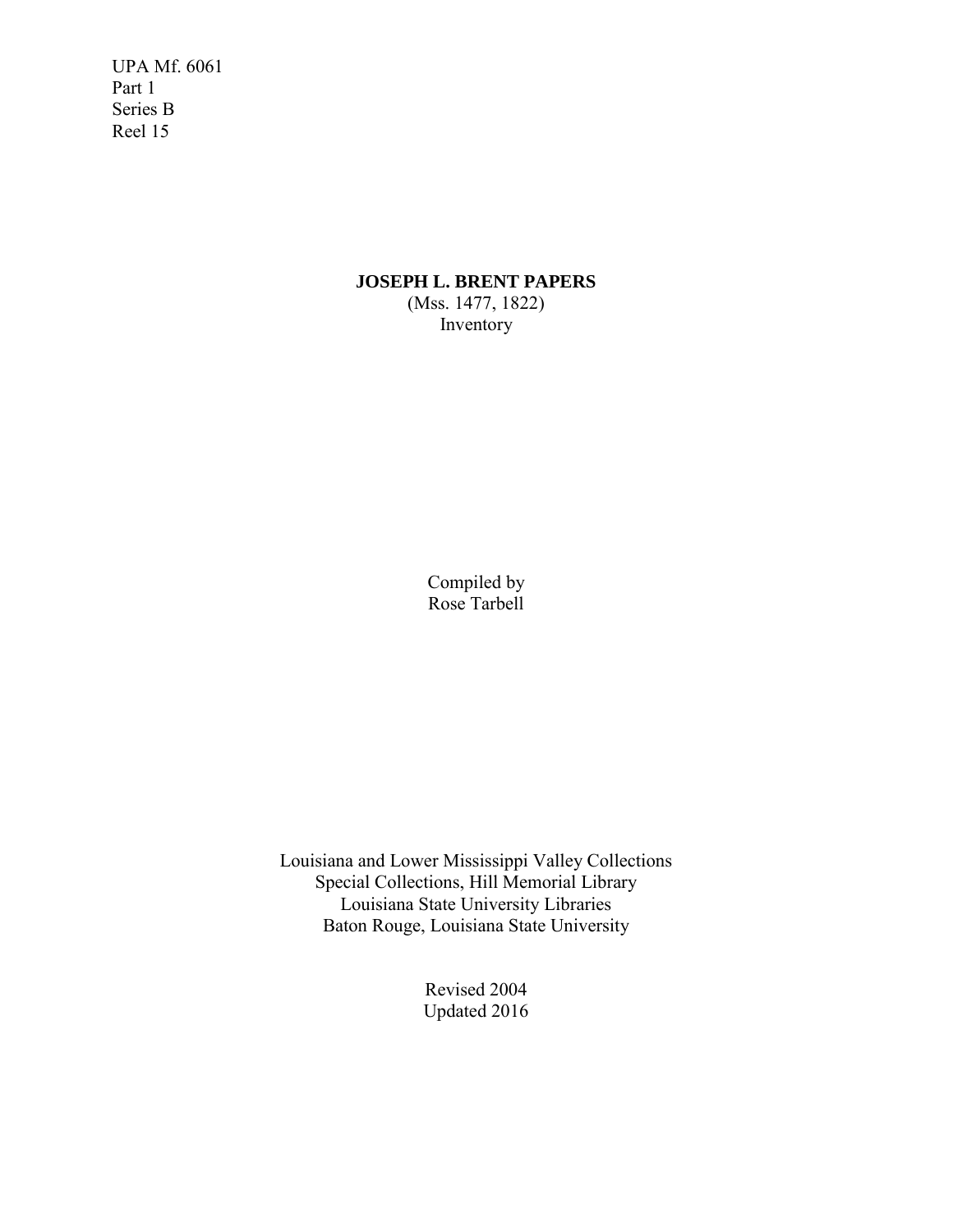# **CONTENTS OF INVENTORY**

**Use of manuscript materials.** If you wish to examine items in the manuscript group, please fill out a call slip specifying the materials you wish to see. Consult the Container List for location information needed on the call slip.

**Photocopying.** Should you wish to request photocopies, please consult a staff member. Do not remove items to be photocopied. The existing order and arrangement of unbound materials must be maintained. Reproductions must be made from surrogates (microfilm, digital scan, photocopy of original held by LSU Libraries), when available.

**Publication.** Readers assume full responsibility for compliance with laws regarding copyright, literary property rights, and libel.

**Permission to examine archival materials does not constitute permission to publish. Any publication of such materials beyond the limits of fair use requires specific prior written permission. Requests for permission to publish should be addressed in writing to the Head, Public Services, Special Collections, LSU Libraries, Baton Rouge, LA, 70803-3300. When permission to publish is granted, two copies of the publication will be requested for the LLMVC.**

Proper acknowledgement of LLMVC materials must be made in any resulting writing or publications. The correct form of citation for this manuscript group is given on the summary page. Copies of scholarly publications based on research in the Louisiana and Lower Mississippi Valley Collections are welcomed.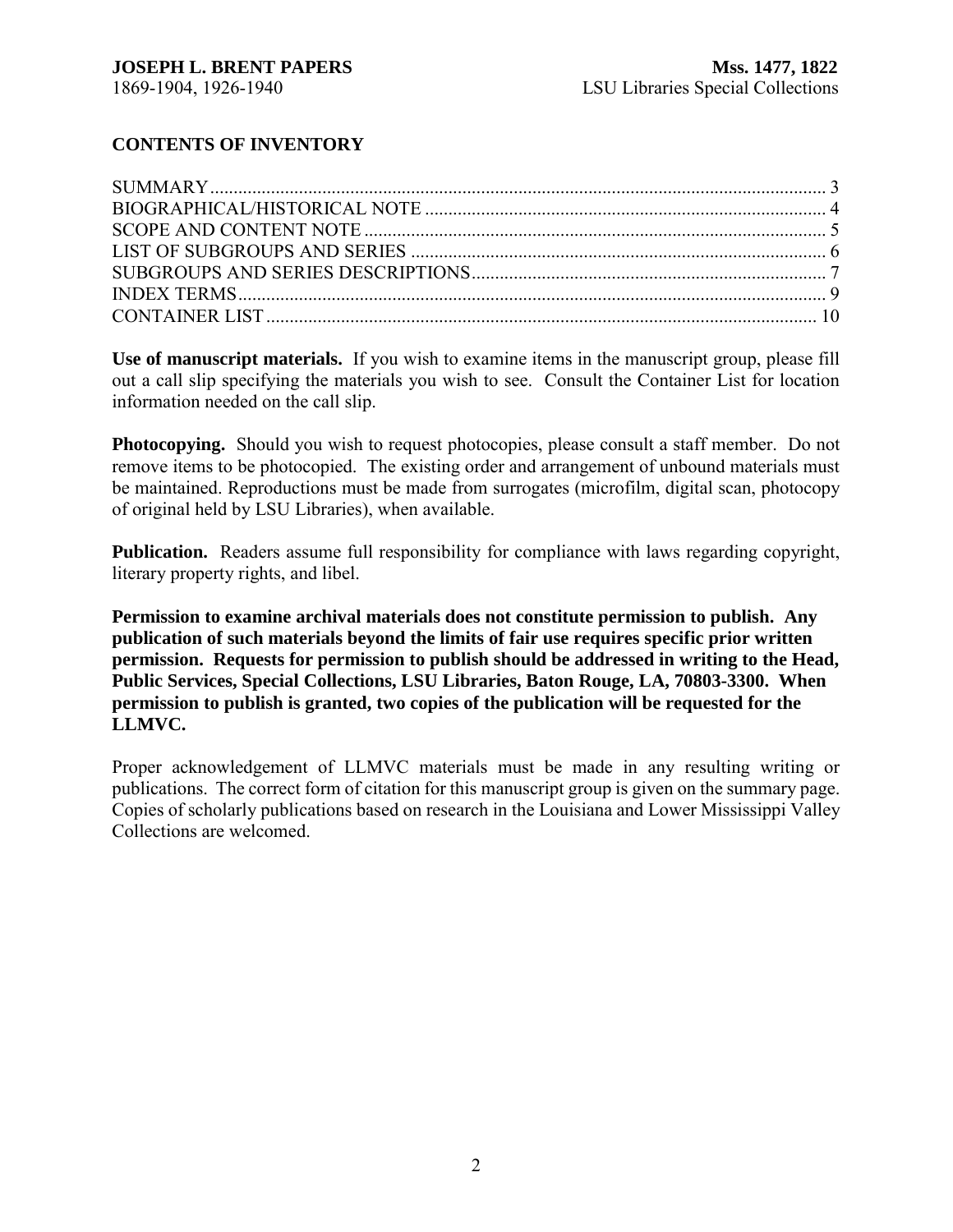## <span id="page-2-0"></span>**SUMMARY**

| <b>Size</b>                 | 1.3 linear feet; 12 volumes                                                                                                                  |
|-----------------------------|----------------------------------------------------------------------------------------------------------------------------------------------|
| <b>Geographic Locations</b> | Louisiana; Virginia; Baltimore, Md.                                                                                                          |
| <b>Inclusive Dates</b>      | 1862-1940                                                                                                                                    |
| <b>Bulk Dates</b>           | 1862-1904, 1926-1940                                                                                                                         |
| <b>Languages</b>            | English                                                                                                                                      |
| <b>Summary</b>              | Correspondence and both published and unpublished<br>writings of Confederate General Joseph L. Brent. Includes<br>papers of Nanine M. Brent. |
| <b>Access Restrictions</b>  | None                                                                                                                                         |
| <b>Reproduction Note</b>    | Copies must be made from microfilm.                                                                                                          |
| Copyright                   | Physical rights and copyright are retained by the LSU<br>Libraries                                                                           |
| <b>Related Collections</b>  | Duncan Farrar Kenner Papers, Mss. 198, 1402, 1477;<br>Rosella Kenner Brent Papers, Mss. 1167, 1822.                                          |
| <b>Citation</b>             | Joseph L. Brent Papers, Mss. 1477, 1822, Louisiana and<br>Lower Mississippi Valley Collections, LSU Libraries, Baton<br>Rouge, Louisiana.    |
| <b>Stack Locations</b>      | $U:243-245$                                                                                                                                  |

**Available on UPA Records of Antebellum Southern Plantations from Emancipation to the Great Migration, Mf. 6061, Part 1, Series B, Reel 15.**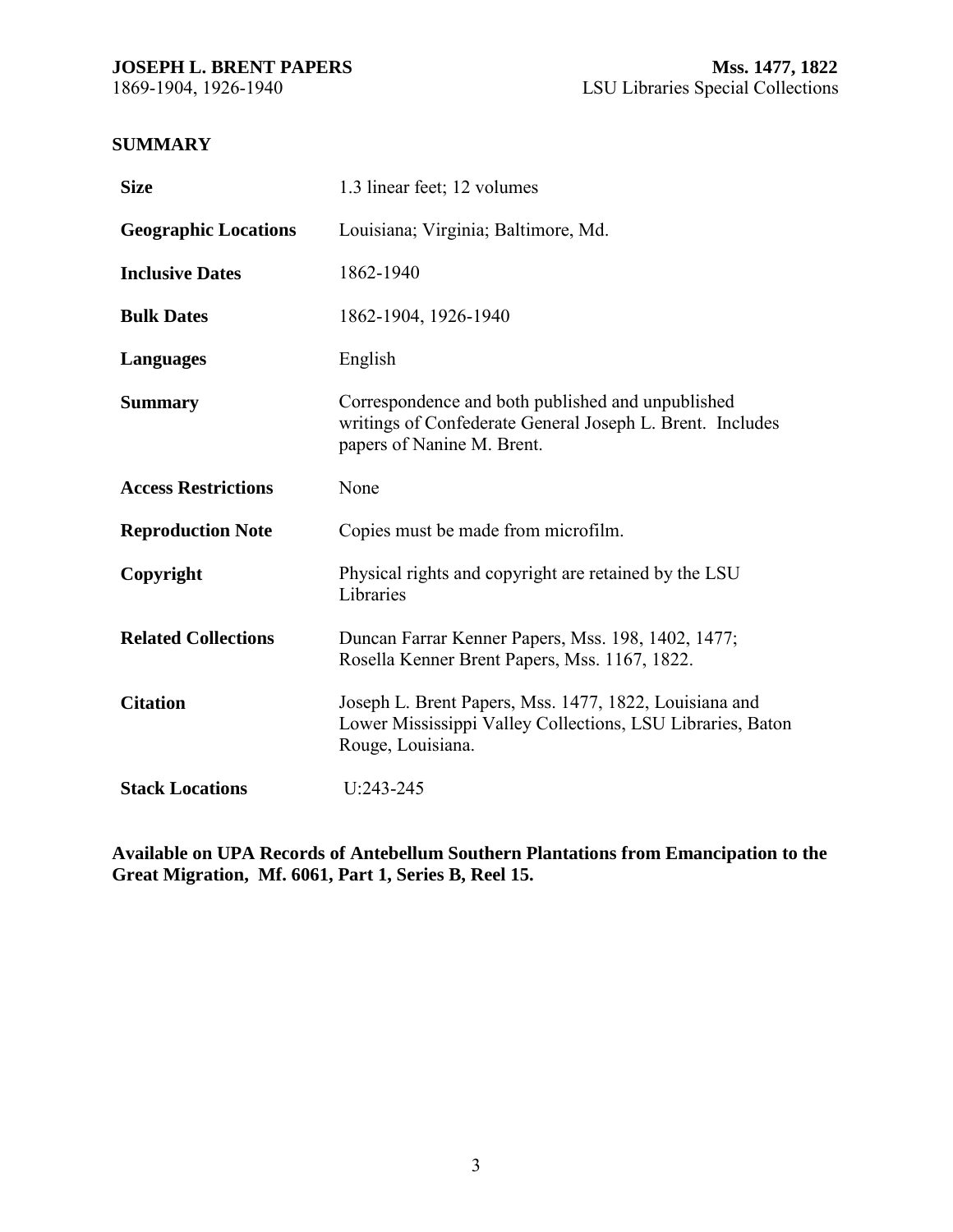#### <span id="page-3-0"></span>**BIOGRAPHICAL/HISTORICAL NOTE**

Born in Maryland in 1826, Joseph Lancaster Brent studied law at Georgetown College and practiced in the Attakapas region of Louisiana, before moving to Los Angeles, California in 1850. There he was elected as city attorney of Los Angeles, and served two terms in the state legislature. In 1861, Brent joined the Confederate Army as a major, serving under Gen. John Magruder in the Peninsula, Wilderness and Richmond campaigns. He then transferred to Louisiana under Gen. Richard Taylor, attaining the rank of chief of artillery and ordnance. On February 24, 1863, Brent was involved in the sinking of the ironclad USS Indianola. He was later promoted to Brigadier General of the Louisiana Cavalry Brigade.

After the war, Brent practiced law in Baltimore. Following his marriage to Rosella Kenner, the daughter of the prominent Louisiana planter and politician Duncan Farrar Kenner, in 1870, he returned to Louisiana to administer her father's plantations (Hermitage, Houmas, Ashland, Oakland, Roseland, Fashion, Bowdon, and Tensas). He also served in the Louisiana State Legislature at this time and was president of the State Agricultural Society. After the elder Kenner's death in 1887, Brent returned to Baltimore, where he again practiced law and participated in state government. Joseph and Rosella had a daughter, Nanine Brent, and a son, Duncan Kenner Brent. Brent died in 1905.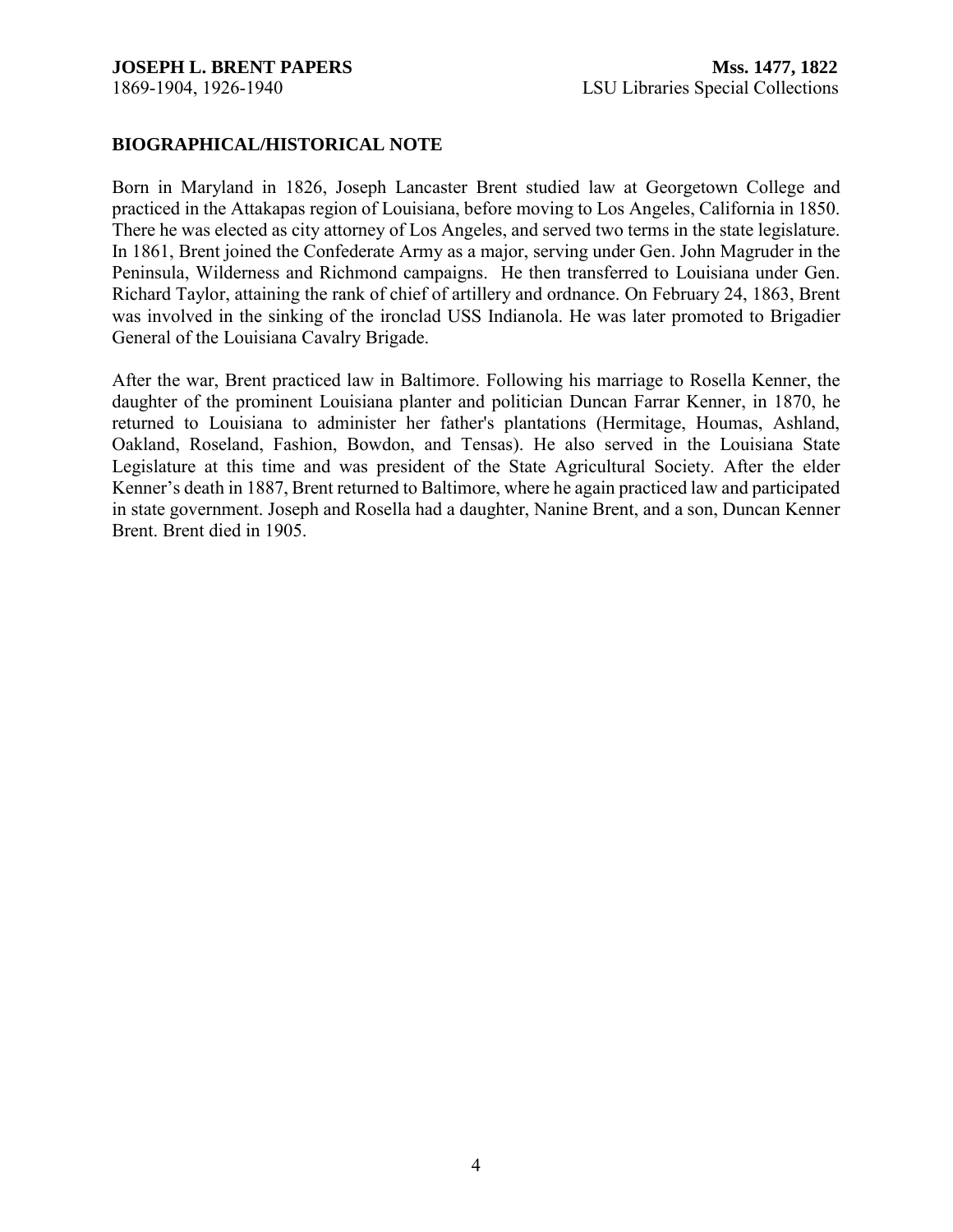## <span id="page-4-0"></span>**SCOPE AND CONTENT NOTE**

The collection consists primarily of correspondence and writings dating from 1862-1940. Most correspondence is between Joseph L. Brent and his wife, Rosella. The letters record their courtship, engagement, and married life. They discuss their feelings for each other, news of their mutual acquaintances, and family news. Many were written while Joseph was away managing her father's plantations. Brent's published and unpublished writings are also included. They are comprised of autobiographical accounts of his military activities, including manuscript and printed copies of *Memoirs of the War Between the States* (1940), and *The Lugo Case* and *Capture of the Ironclad Indianola* (1926). Writings by other authors include biographical sketches of Generals Brent, Richard Taylor, and Robert B. Campbell, and Duncan Farrar Kenner. A printed volume contains portraits of Wilhelmine Trist, sister of Duncan Farrar Kenner, and a picture of the home Melpomene in New Orleans.

The papers of Nanine Brent contain a brief personal diary, recipes and household hints, photocopied and original advertisements, newspaper clippings, and trade cards of New Orleans businesses. The diary documents Nanine's stay in Baltimore and social activities, as well as her brother's bout with scarlet fever.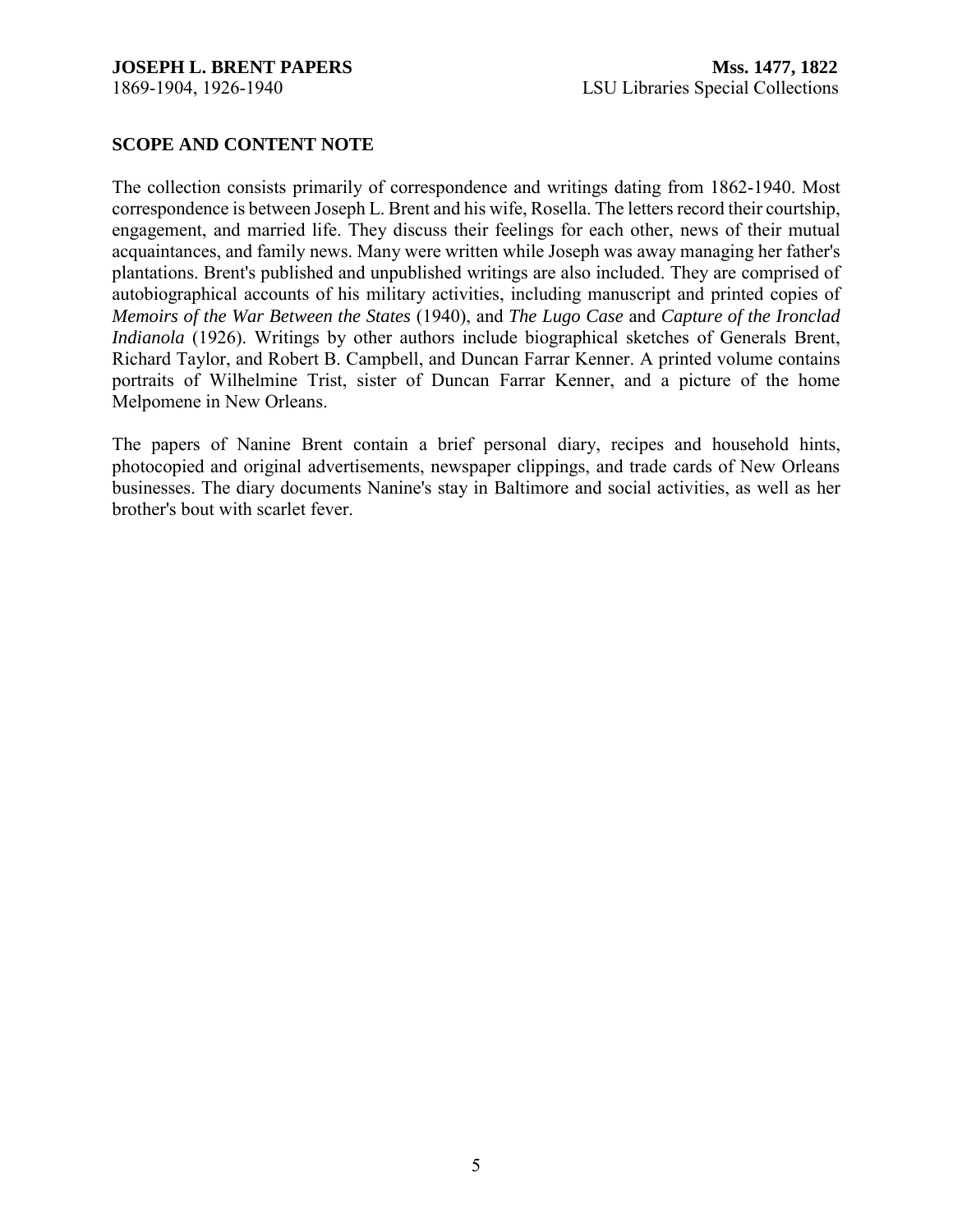## <span id="page-5-0"></span>**LIST OF SUBGROUPS AND SERIES**

**Subgroup I. Joseph L. Brent Series 1: Correspondence,** 1869-1904, 1929 **Series 2: Writings,** 1862-1940, undated

### **Subgroup II. Nanine M. Brent Series 1. Papers,** 1896, undated **Series 2. Manuscript volumes,** 1886, 1891-1899, 1943, undated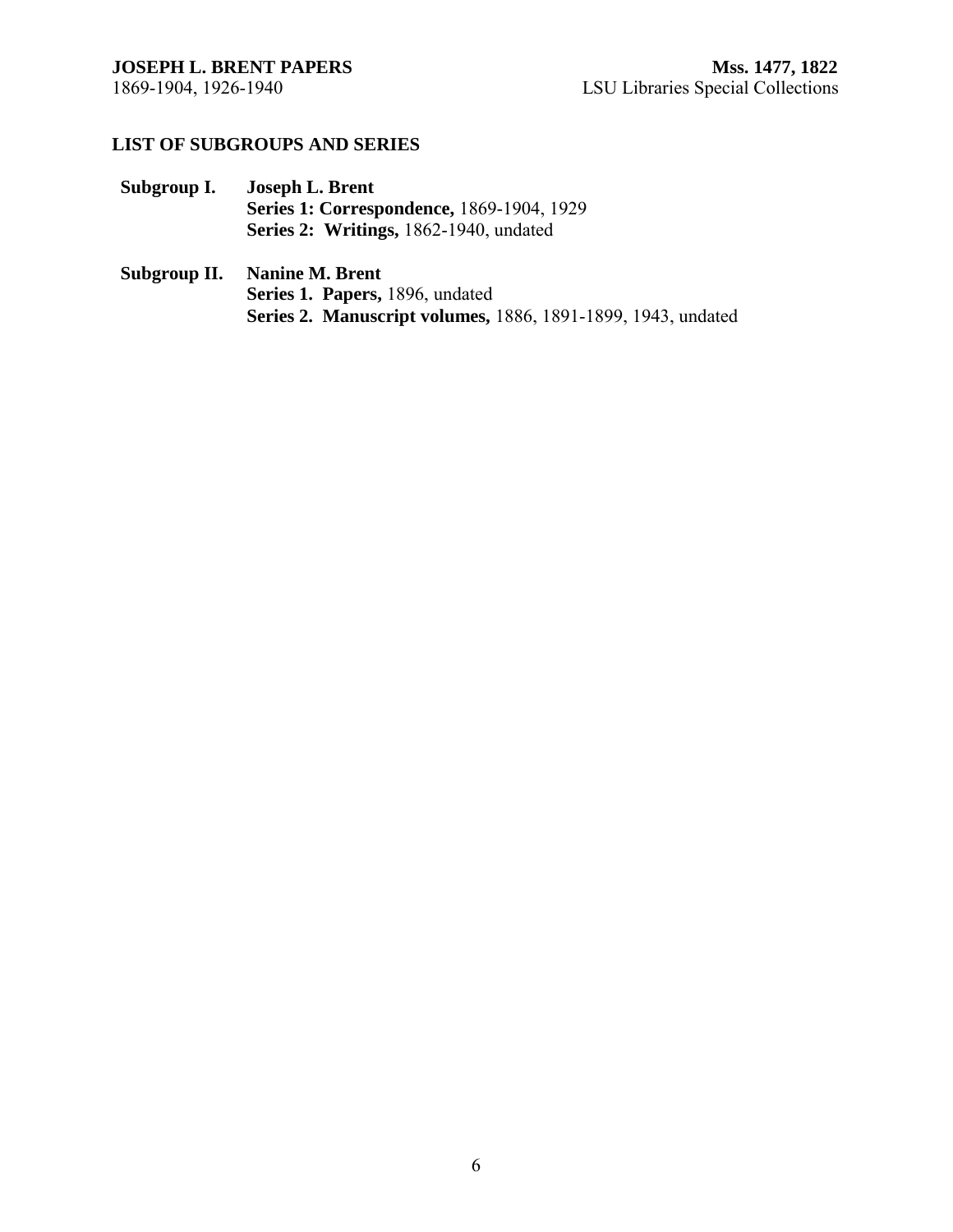### <span id="page-6-0"></span>**SUBGROUPS AND SERIES DESCRIPTIONS**

#### **Subgroup I: Joseph L. Brent**

#### **Series 1: Correspondence, 1869-1904, 1929**

Seven letter copy books contain transcriptions of letters. The majority of these are love letters written between Joseph L. Brent and his fiancée, later wife, Rosella Kenner Brent. Topics discussed include their marriage, social life, general health, the plantations Brent managed, agriculture, and politics. The volumes also include copies of poems, passages from books, and other observations, including a lengthy description of an eclipse. Joseph Brent discusses his work as a lawyer, and management of numerous plantations alongside his father-in-law, Duncan Farrar Kenner. In 1870, he describes being in Richmond and hearing the artillery salute when Virginia is officially readmitted to the Union, and his memories of being in the same place during Jefferson Davis' inauguration in 1862. In later volumes, letters written by their daughter, Nanine Marie Brent, also appear.

Other related materials in this series include transcriptions of letters and poems from famous writers, including John Keats and Percy Shelley. There are meeting minutes from the Louisiana State Agricultural Society, and a related letter from Brent, who served as president. There are two separate letters written by Brent to his wife Rose. A letter from Grace Glasgow at Miami University in Ohio provides biographical information regarding Duncan Farrar Kenner to Grady Price, the author of the thesis included in this collection. Correspondence is arranged chronologically.

#### **Series 2: Writings**, **1862-1940, undated**

Writings consist primarily of handwritten, typed, and printed versions of autobiographical pieces authored by Joseph L. Brent. One of the three major published works included is *Memoirs of the War Between the States* (published in 1940), consisting of rough drafts and bound volumes of five chapters of the book. These chapters, referred to as books, are labeled as "Life in California," "Fort Lafayette (A Prisoner of State)," "Containing Retreat into Richmond," "Continued from Book 3," and "Continuing the Seven Days Fight…." Another major work is *The Lugo Case: A Personal Experience* (published in 1926), which also includes Brent's account of the capture of the ironclad ship "Indianola," in 1863, and is in the collection in published form and galley proofs as well as manuscript drafts. The third published work is *Mobilizable Fortifications and Their Controlling Influence in War* (published in 1916).

There are also unpublished autobiographical accounts from Brent, including his memoirs from the Red River campaign and other Civil War battles. Notes and drafts for a short historical work titled "Last Diplomatic Effort of the Southern Confederacy Represented by the Mission of the Hon. Duncan Farrar Kenner of Louisiana, Its High Commissioner" detail the need of the Confederacy to garner international recognition and aid late in the war, and explores the political and military circumstances leading up to Kenner's mission. Related to this work is a master's thesis written by Grady D. Price at Tulane University in 1929, titled "The Secret Mission of Duncan F. Kenner,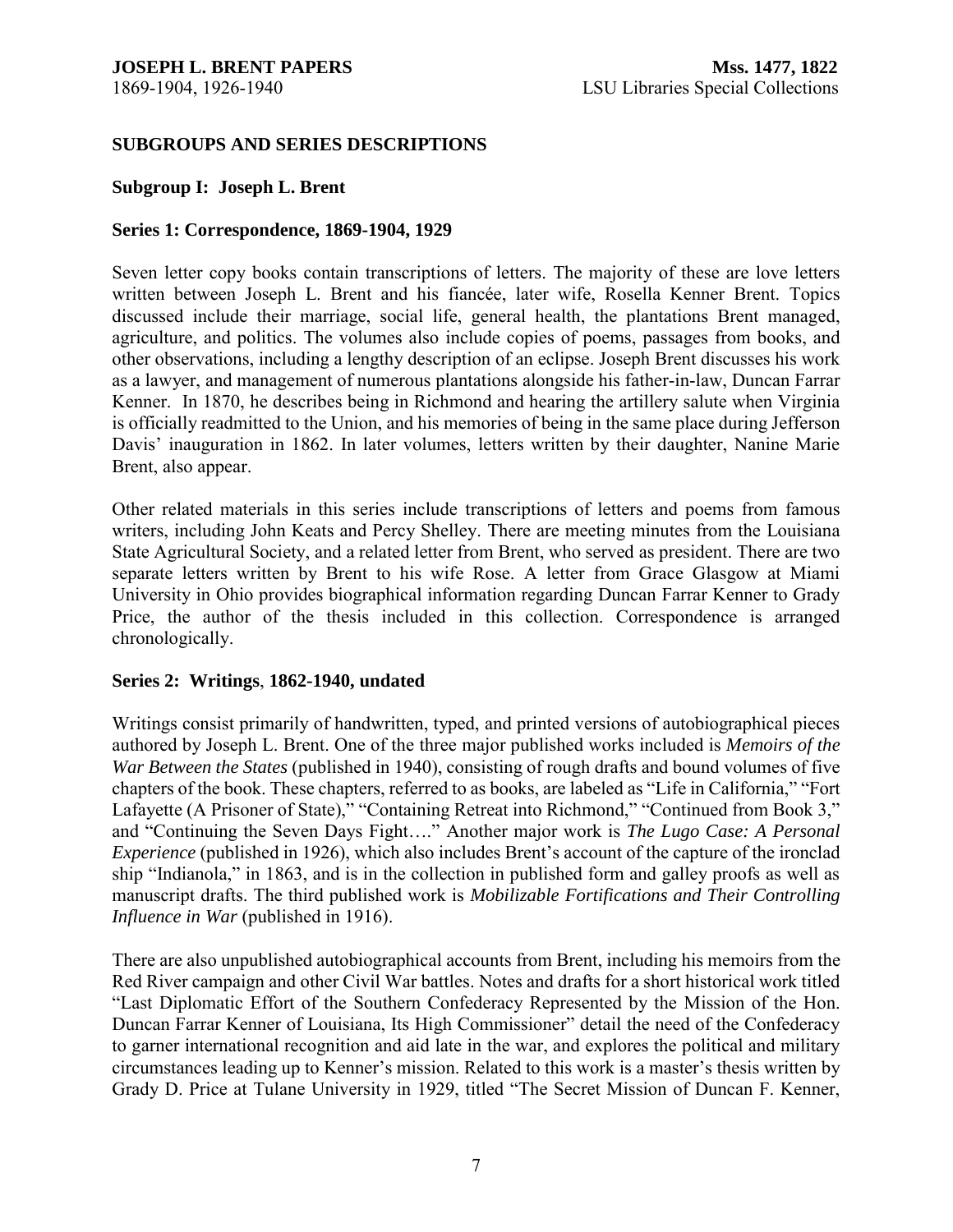Confederate Minister Plenipotentiary to Europe in 1865," in which Price explores the Confederacy's diplomatic effort in France, and Duncan F. Kenner's role in this effort.

There is a personal diary written by Joseph L. Brent, with entries dating from February 12, 1862- June 21, 1862. In it he recounts traveling to Richmond, his observation of the inauguration of Jefferson Davis on February 22, 1862, being in audience at the Confederate Senate, and descriptions of the countryside, local residents, and fellow soldiers during fighting in the Virginia Peninsula. The final page of the diary features a hand drawn map showing Richmond, the Chickahominy River, Bottom's Bridge, and other landmarks.

Other writings include biographical sketches of Joseph L. Brent, General Richard Taylor (which also includes pencil drawings), and Robert B. Campbell (written by Agnes Campbell); a Brent family history, "taken from the Brent Family Book," which actually consists of a short biography of Duncan Farrar Kenner. A printed photograph album of Duncan Farrar Kenner's sister, Mary Wilhelmine Trist (1838-1914) includes portraits of her throughout her life, and an image of "Melpomene" house in New Orleans (1927).

## **Subgroup II: Nanine M. Brent Papers, 1896, undated**

## **Series 1. Papers, 1896, undated.**

Papers belonging to Joseph L. and Rosella Brent's daughter, Nanine, include handwritten recipes, household hints, newspaper clippings, advertisements, and early 20<sup>th</sup> century trade cards. Newspaper clippings are mostly household hints, but also include obituaries and advertisements.

## **Series 2. Manuscript volumes, 1886-1899, 1943, undated**

This series consists of two volumes. One is a short diary written by Nanine Brent. Her name and address are inscribed in the front with the date "April 1891." Entries range from 1892-1899, and topics include weather, illnesses, travel, social visits, staying in Baltimore, and her brother's sickness. There are also a few poems. The other volume is a handwritten recipe book. It includes several recipes for desserts, as well as household tips for cleaning.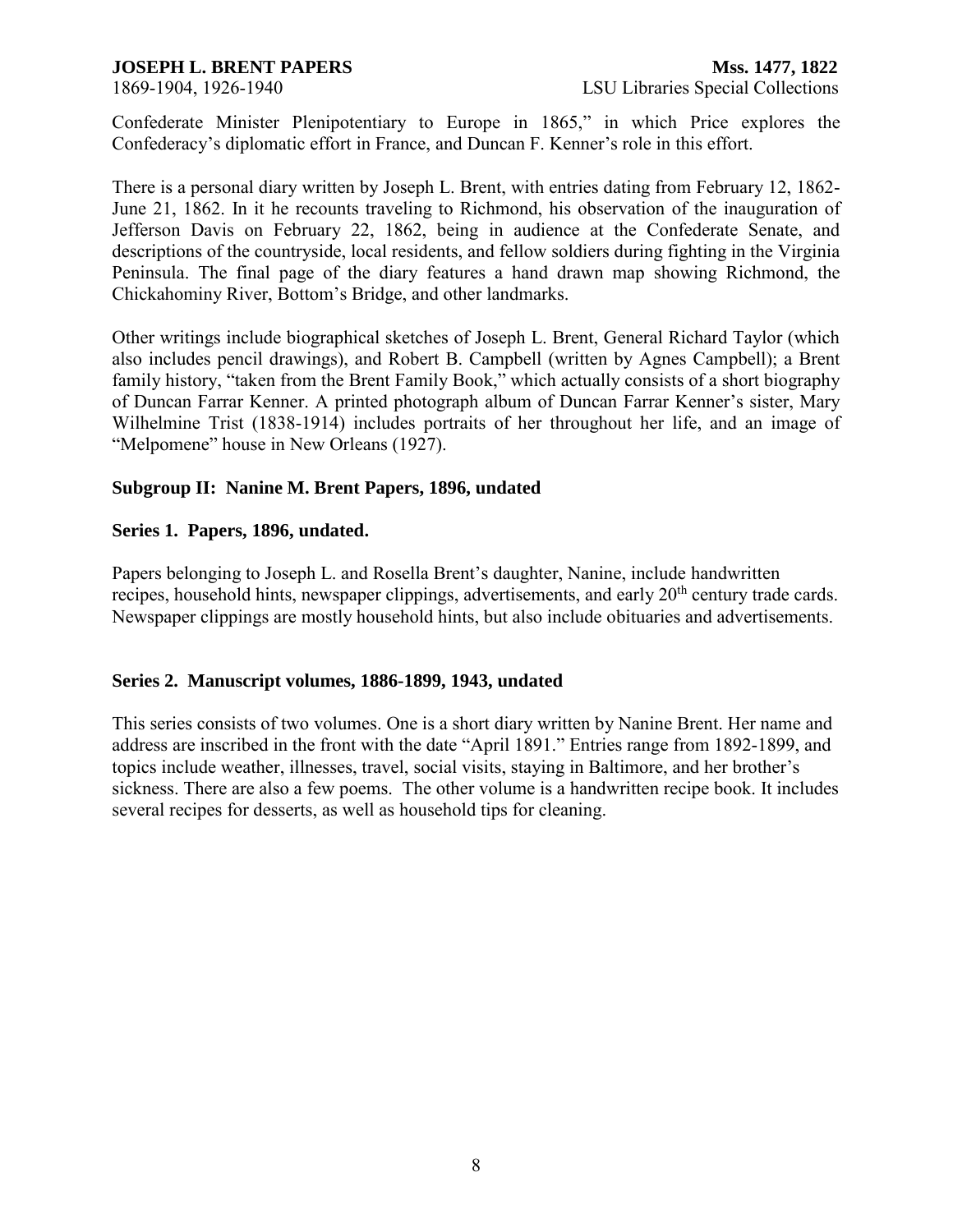# <span id="page-8-0"></span>**INDEX TERMS**

Materials relating to these people, places, and things can be found in the series indicated, as represented by their numbers.

| <b>Terms</b>                                                          | <b>Series</b>    |
|-----------------------------------------------------------------------|------------------|
| Agricultural labor, Foreign – Louisiana – $19th$ century.             | I.1              |
| Bowdon Plantation (La.)                                               | I.1              |
| Brent family.                                                         | $I-II$           |
| Brent, Joseph Lancaster (1826-1905)                                   | I <sub>1.2</sub> |
| Brent, Nanine Marie.                                                  | I.1, II          |
| Brent, Rosella Kenner.                                                | I.1              |
| Campbell, Robert B.                                                   | I.2              |
| Indianola (Ironclad)                                                  | I <sub>1</sub> 2 |
| Kenner, Duncan Farrar. (1813-1887)                                    | I.1, I.2,        |
| Kenner family.                                                        | I.1, I.2,        |
| Los Angeles (Calif.) – History.                                       | I <sub>1</sub> 2 |
| Love letters.                                                         | I.1              |
| Lugo, Francisco.                                                      | I <sub>1.2</sub> |
| Lugo, Menito.                                                         | I <sub>1.2</sub> |
| Mississippi River - History - Civil War, 1861-1865.                   | I <sub>1.2</sub> |
| Oakland Plantation (La.)                                              | I <sub>1</sub>   |
| Peninsular Campaign, 1862.                                            | I <sub>1</sub> 2 |
| Plantations - Louisiana.                                              | I.1, I.2         |
| Plantation life – Louisiana – History – $19th$ century.               | I.1              |
| Red River Expedition, 1864.                                           | I.2              |
| Seven Days' Battles, Va., 1862.                                       | I <sub>1.2</sub> |
| Sugar growing – Louisiana.                                            | I.1              |
| Taylor, Richard (1826-1879)                                           | I.2              |
| United States – History – Civil War, 1861-1865 – Personal narratives, | I <sub>1.2</sub> |
| Confederate.                                                          |                  |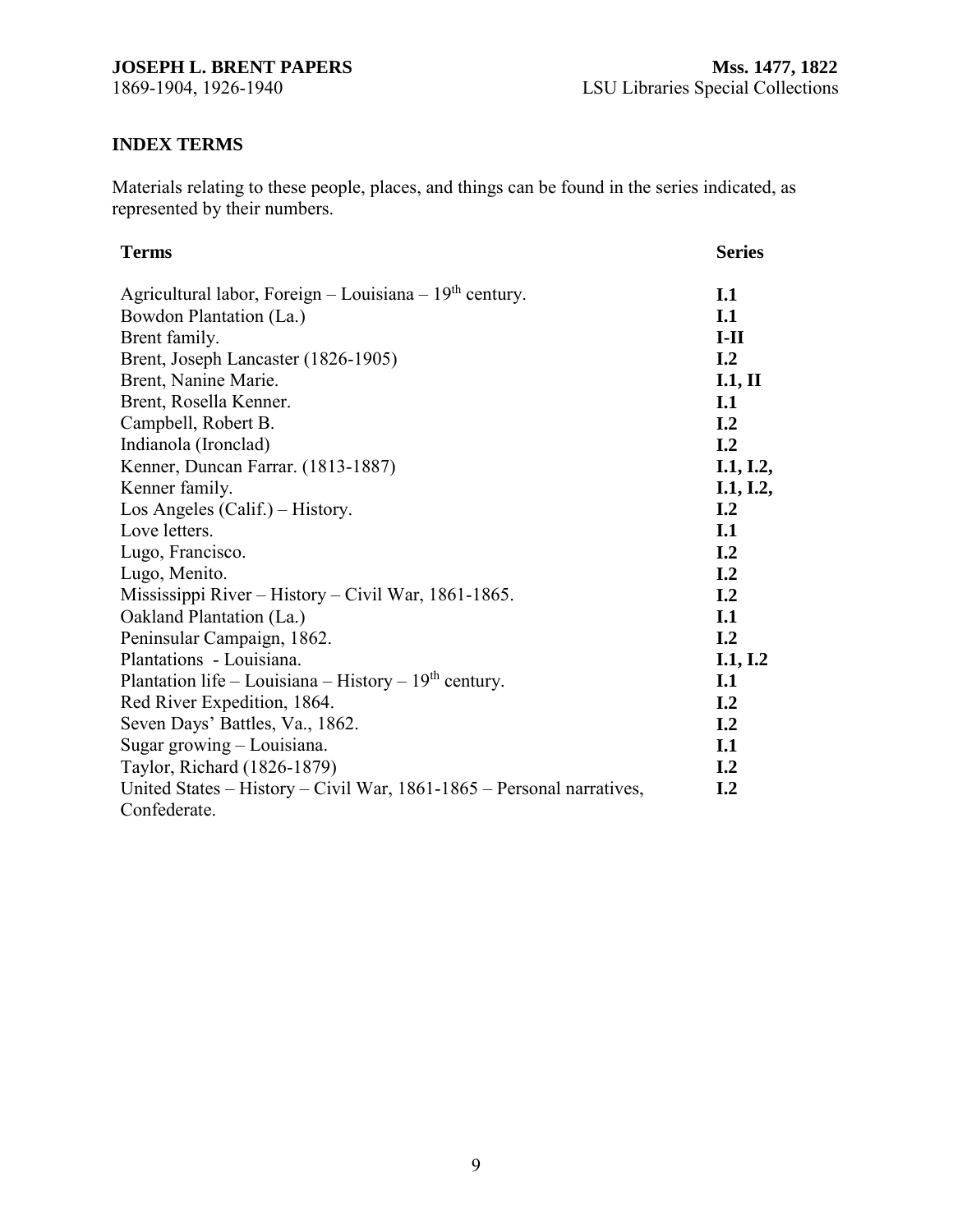## <span id="page-9-0"></span>**CONTAINER LIST**

| <b>Stack</b><br><b>Location</b> |                | <b>Box</b> Folders              | <b>Contents</b>                                                                   |  |  |
|---------------------------------|----------------|---------------------------------|-----------------------------------------------------------------------------------|--|--|
|                                 |                | Subgroup I: Joseph L. Brent     |                                                                                   |  |  |
|                                 |                | <b>Series 1: Correspondence</b> |                                                                                   |  |  |
| U:243                           | $\mathbf{1}$   | 1                               | Letter copy book, 12 Sept. 1869 – Jan. 1870                                       |  |  |
| U:245                           | $-$            | v <sub>r</sub>                  | Letter copy book, 12 Jan. 1870 – 23 April 1873                                    |  |  |
|                                 |                | v. 2                            | Letter copy book, 13 Dec. 1870 - 25 Sept. 1879                                    |  |  |
| U:243                           | $\mathbf{1}$   | $\overline{2}$                  | Letter copy book, Sept. 1879 - Oct 1882                                           |  |  |
|                                 |                | $\mathfrak{Z}$                  | Letter copy book, 12 Oct. 1882 – 26 Sept. 1886                                    |  |  |
|                                 |                | $\overline{4}$                  | Letter copy book, Sept. 1886 – 23 Oct. 1891                                       |  |  |
| U:245                           |                | v. 3                            | Letter copy book, 11 March 1892 - 14 Sept. 1904                                   |  |  |
| U:243                           | $\mathbf{1}$   | $5-6$                           | Letters and related items, 1870-1889, 1926                                        |  |  |
|                                 |                | 7                               | Letter from Grace G. Glasgow to Grady D. Price, 12 Jan 1929                       |  |  |
|                                 |                | <b>Series 2: Writings</b>       |                                                                                   |  |  |
| U:243                           | $\overline{2}$ | 1                               | Autobiography of General Joseph L. Brent, undated                                 |  |  |
|                                 |                | $\overline{2}$                  | Red River Campaign including Battles of Mansfield and                             |  |  |
|                                 |                |                                 | Pleasant Hill, undated                                                            |  |  |
|                                 |                | 3                               | "No. 2 Mansfield," undated                                                        |  |  |
|                                 |                | $\overline{4}$                  | Mobilizable Fortifications and their Controlling Influence in                     |  |  |
|                                 |                |                                 | War, Joseph L Brent, 1916                                                         |  |  |
|                                 |                | 5                               | Notebook                                                                          |  |  |
|                                 |                | 6                               | "The Mission of Duncan F. Kenner" (rough draft)                                   |  |  |
|                                 |                | 7                               | "The Mission of Duncan F. Kenner" (research notes)                                |  |  |
|                                 |                | $\,8\,$                         | "The Mission of Duncan F. Kenner" (bound revised draft)                           |  |  |
|                                 |                | 9                               | Thesis by Grady D. Price, "The Secret Mission of Duncan F.                        |  |  |
|                                 |                |                                 | Kenner, Confederate Minister Plenipotentiary to Europe in                         |  |  |
|                                 |                |                                 | 1865" (M.A. Thesis, Tulane University, 1929)                                      |  |  |
| U:244                           | 3              | $\mathbf{1}$                    | Biography of General Brent, typewritten copy, undated                             |  |  |
|                                 |                | $\overline{2}$                  | Biography of General Richard Taylor, typewritten carbon                           |  |  |
|                                 |                |                                 | copy, July 1885. Penciled sketches by Bray.                                       |  |  |
|                                 |                | 3                               | Biography of General Robert B. Campbell by Agnes                                  |  |  |
| U:244                           | 3              | 4                               | Campbell. Typewritten autographed presentation copy, 1932<br>Brent family history |  |  |
|                                 |                | 5                               | Printed photo album of Mary Wilhelmine Trist, 1927                                |  |  |
|                                 |                | 6                               | Joseph Lancaster Brent, The Lugo Case and Capture of the                          |  |  |
|                                 |                |                                 | Ironclad Indianola, 1926                                                          |  |  |
|                                 |                | $\tau$                          | Manuscript of The Lugo Case, undated                                              |  |  |
| U:245                           |                | v.4                             | Bound manuscript of the "Capture of the Ironclad Indianola"                       |  |  |
| U:244                           | 3              | 8                               | Galley proof of "Capture of the Ironclad Indianola," undated                      |  |  |
| U:245                           |                | v.5                             | Memoirs of the War Between the States, Joseph Lancaster                           |  |  |
|                                 |                |                                 | <b>Brent</b>                                                                      |  |  |
|                                 | --             | v.6                             | Book 1. "Life in California, 1850-1861"                                           |  |  |